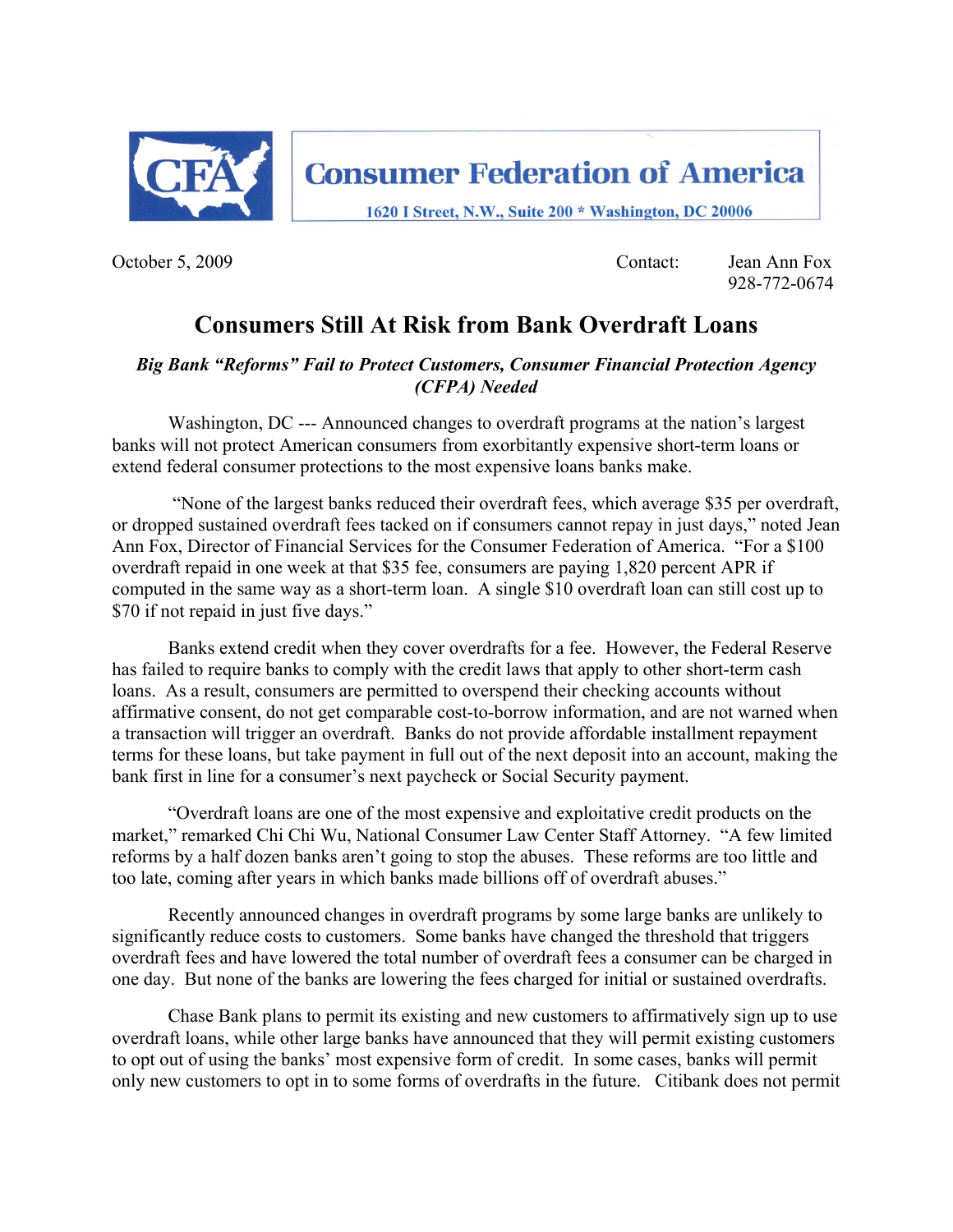its customers to incur overdrafts when using debit cards or at ATMs, although Citibank customers can incur four overdraft fees per day for checks.

"The Consumer Financial Protection Agency, under consideration this month by the House Financial Services Committee, is needed to restore consumer protections to bank overdraft lending," said Travis Plunkett, CFA's Legislative Director. "The Consumer Financial Protection Agency will monitor these types of transactions and provide a floor of protections for consumers so that Americans are not left to the mercy of the banks to decide on fundamental protections and fair transactions going forward."

#### **Summary of Bank Overdraft Practices and Prices**

According to recent announced changes in bank overdraft practices:

 Bank of America will not charge overdraft fees if the total amount overdrawn in a day is less than \$10. The bank is reducing the total number of overdraft fees it can impose in a single day from the current ten to four. As recently as February of this year, however, Bank of America had limited the number of overdrafts to five per day.

When the changes take effect October  $19<sup>th</sup>$ , a Bank of America customer who overdraws on four transactions that total \$10 or more will be charged \$35 for each overdraft for a total of \$140. If that customer is unable to repay in five days, she will be charged another \$35 sustained overdraft fee for each unpaid overdraft up to \$140 for a total of \$280 in fees for as little as \$10 in overdrafts for less than a week of credit.

Next June, Bank of America will make it easier for customers to opt out of using overdraft loans and will permit only new customers to opt in for overdraft loans. Bank of America did not announce a change to its current practice of manipulating transaction order by paying largest transactions first, a practice that can increase the number of overdraft fees consumers pay.

BB&T is changing its overdraft practices for debit cards and ATM withdrawals starting the first quarter of 2010 and will not charge fees for overdrafts totaling \$5 or less in a day. The bank, which currently has no limit on the number of fees it charges per day, will limit overdraft fees to four per day. The bank will start alerting ATM users when a withdrawal will overdraw the account. The bank currently permits customers to opt out of overdraft coverage.

BB&T charges \$35 per overdraft and adds a \$30 sustained overdraft fee if not repaid in seven days. When the changes take effect, the bank will be able to charge up to \$140 per day for four overdrafts that total \$5.01. If customers are not able to repay four overdrafts plus \$140 in one week, the bank will charge another \$120 in sustained fees for a total cost of \$260 for as little as \$5.01 in credit. BB&T is not providing its customers the right to affirmatively opt in to overdraft loans, but only permits customers to opt out.

Chase announced that it will give its 25 million current and new accountholders the right to opt in to overdrafts triggered by a debit card, but not for checks and other transfers. Debit card transactions and ATM withdrawals will be posted as they occur, which the bank expects will result in fewer fees. Chase will not charge its overdraft fee for overdrafts of \$5 or less in a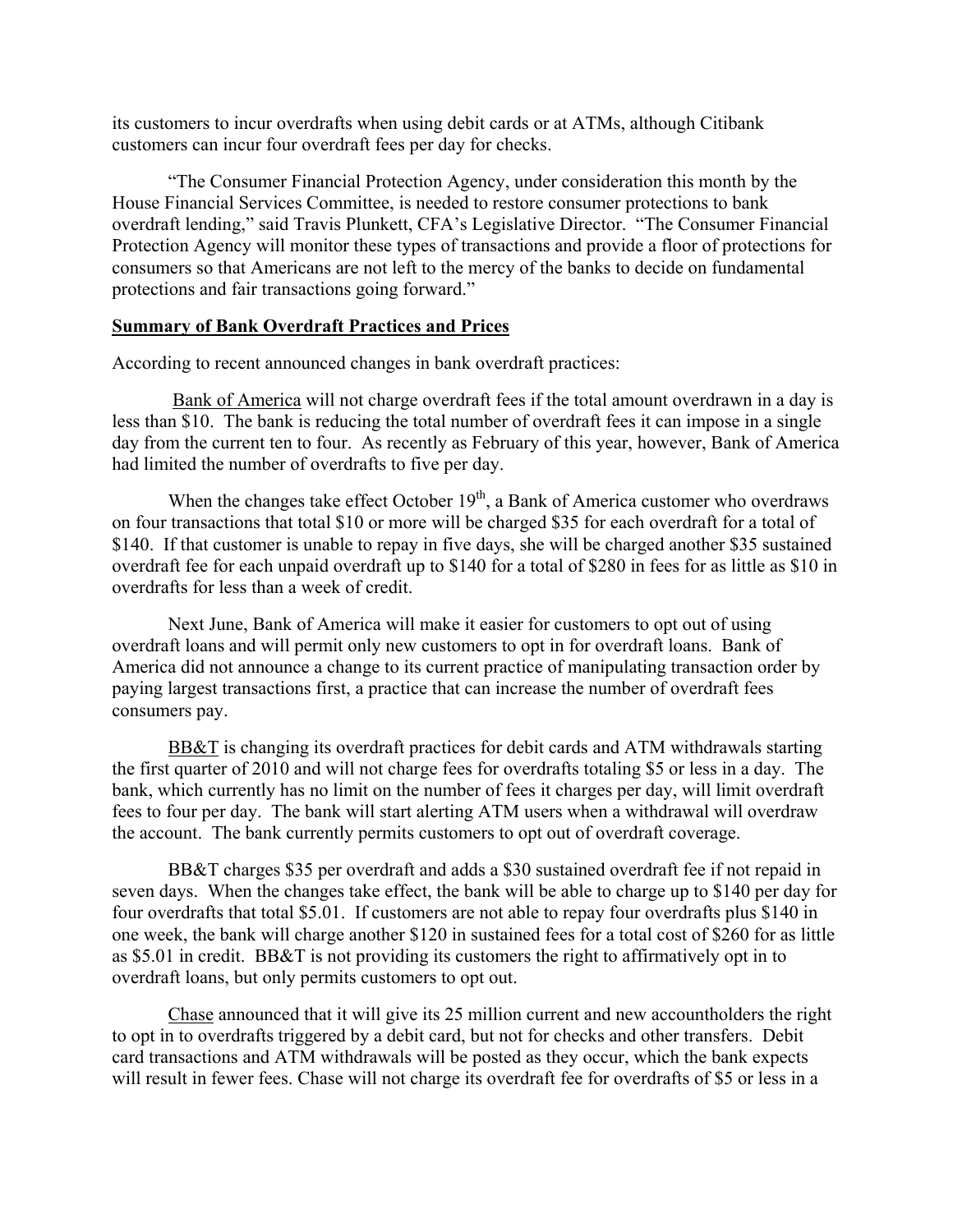day and is reducing the maximum number of overdraft fees from six to three per day. Chase says that it denies ATM transactions that exceed the available funds in the account.

Chase has a tiered overdraft fee schedule, with the first overdraft in a year costing \$25, the next three overdrafts at \$32 each, and five or more overdrafts in a year at \$35 each. Chase also adds a sustained overdraft fee if an overdraft is not fully repaid in five days. This second fee varies across the country, with a maximum of \$25. As a result of the announced changes, a consumer who has three overdrafts in a day totaling \$5.01 will owe the bank \$89 if these are the first overdrafts in a year. If the customer has overdrawn at least four times in the past year, three overdrafts cost \$105 with sustained fees adding another \$75 for a total \$180 for as little as \$5.01 borrowed for less than a week.

Regions Bank is also setting a \$5 total overdraft trigger for charging overdraft fees and limiting the number of overdraft fees per day to four, effective the first quarter of 2010. The bank permits customers to opt out of overdrafts and alerts ATM users that a withdrawal could create an overdraft. Regions Bank waives the first overdraft fee a customer triggers, then charges tiered fees for any subsequent overdrafts. The first fee in a year is \$25, the next two overdrafts cost \$33, and four or more overdrafts in a year's period cost \$35 each. As a result of the announced changes, after the first overdraft in the customer's history with the bank, the bank will be able to charge a total of \$126 for four overdrafts of \$5.01 or more total in one day.

US Bank's changes as of the first quarter 2010 include a \$10 threshold of total overdrafts per day to trigger an overdraft fee and a three overdraft fees per day limit. Currently, US Bank permits up to six overdraft fees to be charged in one day. US Bank charges tiered overdraft fees, starting at \$19 for the first one, \$35 for two to four, and \$37.50 for five or more in a year, the highest fee charged by the sixteen largest banks surveyed by CFA in July. A customer with three overdrafts in a day will owe \$89 for the first incident. If the customer has overdrawn four times in the past year, total fees for three overdrafts will be \$112.50 for as little as \$10.01 borrowed.

US Bank announced it would permit current customers to opt out of using overdraft loans and new customers the ability to opt in having overdrafts paid for a fee. The bank will set an annual unspecified cap on the total amount of overdraft fees that can be assessed on a single account and will evaluate its order of posting payments to accounts. Currently, the bank pays the largest transactions per day first, which can trigger more fees.

Wells Fargo and Wachovia customers will not be charged overdraft fees if the total amount overdrawn per day is \$5 or less and will limit the total number of overdraft fees per day to four. Wells Fargo currently permits ten overdrafts per day and Wachovia has no maximum. Wells Fargo and Wachovia customers will get to opt out of having overdrafts paid for a fee, but do not get the right to opt in. Wells Fargo charges \$35 per overdraft as does Wachovia as of July. As a result of the announced changes, bank customers can be charged \$140 in overdraft fees for as little as \$5.01 in four overdrawn transactions.

Please see the attached charts for additional information.

*Consumer Federation of America is a non-profit association of more than 280 groups that, since 1968, has sought to advance the consumer interest trough advocacy and education.* 

\*\* Attachment Below \*\*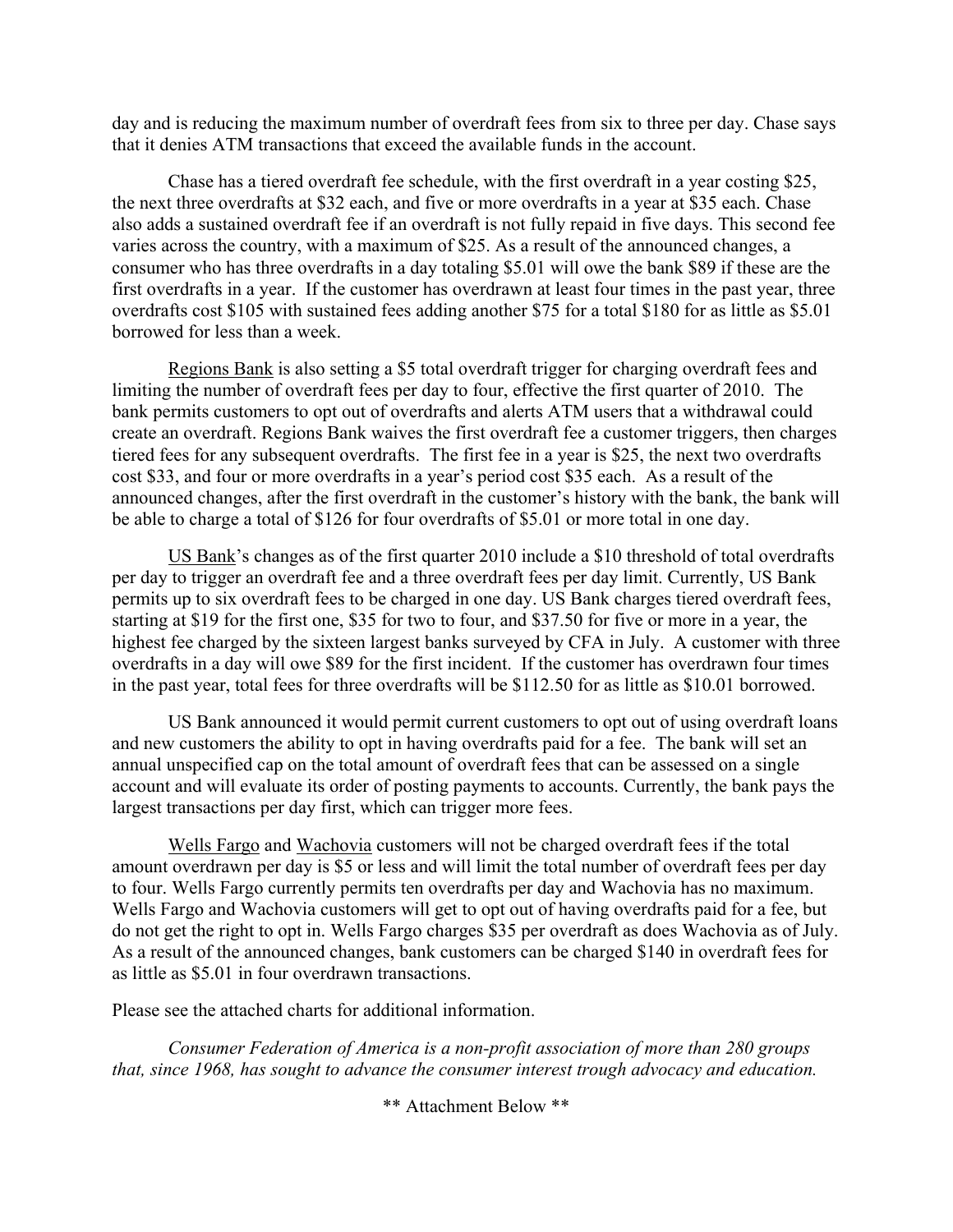## **Update to CFA Survey of Overdraft Fees**

CFA issued a survey of overdraft fees as of late July. This survey is updated to show banks' announced changes to these terms in **bold**.

| <b>Bank</b>                                                   | <b>OD</b> Fee                                                  | <b>Sustained OD Fee</b>                      | <b>Maximum Daily Fees</b> |
|---------------------------------------------------------------|----------------------------------------------------------------|----------------------------------------------|---------------------------|
| <b>Bank of America</b>                                        | \$35                                                           | \$35 after 5 days                            | 4 per day                 |
| <b>BB&amp;T</b>                                               | \$35                                                           | \$30 after 7 days                            | 4 per day                 |
| <b>Chase</b>                                                  | \$25 first OD<br>\$32 2 to 4 OD<br>\$35 5 or more              | 0 to \$25 per $OD$<br>after 5 days           | 3 per day                 |
| <b>Citibank</b><br>(Does not permit overdrafts by debit card) | \$34                                                           | None                                         | 4 per day                 |
| <b>Citizens Bank</b>                                          | \$25 first OD<br>\$37 2 <sup>nd</sup> OD day<br>\$39 3 or more | \$35 after 6 days<br>\$35 $2nd$ fee/ 10 days | No Max                    |
| <b>Fifth Third Bank</b>                                       | \$25 first OD<br>\$33 2 to 4 OD<br>\$37.5 or more              | \$8/day after 3 days                         | No Max                    |
| <b>HSBC</b>                                                   | \$35                                                           | None                                         | No Max                    |
| <b>National City Bank</b> \$30 to \$36                        |                                                                | None                                         | No Max                    |
| <b>PNC Bank</b>                                               | \$31 1 to 3 OD<br>\$34 4 to 6 OD<br>\$36.7 or more             | \$7/day after 4 days<br>Max \$35 sustained   | No Max                    |
| <b>Regions Bank</b>                                           | \$25 first OD                                                  | None                                         | 4 per day                 |
| <b>SunTrust</b>                                               | \$36                                                           | \$36 on $7th$ day                            | No Max                    |
| <b>TD Bank</b>                                                | \$35                                                           | \$20 on $10^{th}$ day                        | 6 OD and 6 NSF            |
| <b>US Bank</b>                                                | \$19 first OD<br>\$35 2 to 4<br>\$37.50 5 or more              | \$8/day after 3 days                         | 3 per day                 |
| <b>WAMU</b>                                                   | 1 free OD<br>\$34                                              | None                                         | 7 OD                      |
| <b>Wells Fargo/</b><br>Wachovia                               | \$35                                                           | None                                         | 4 per day                 |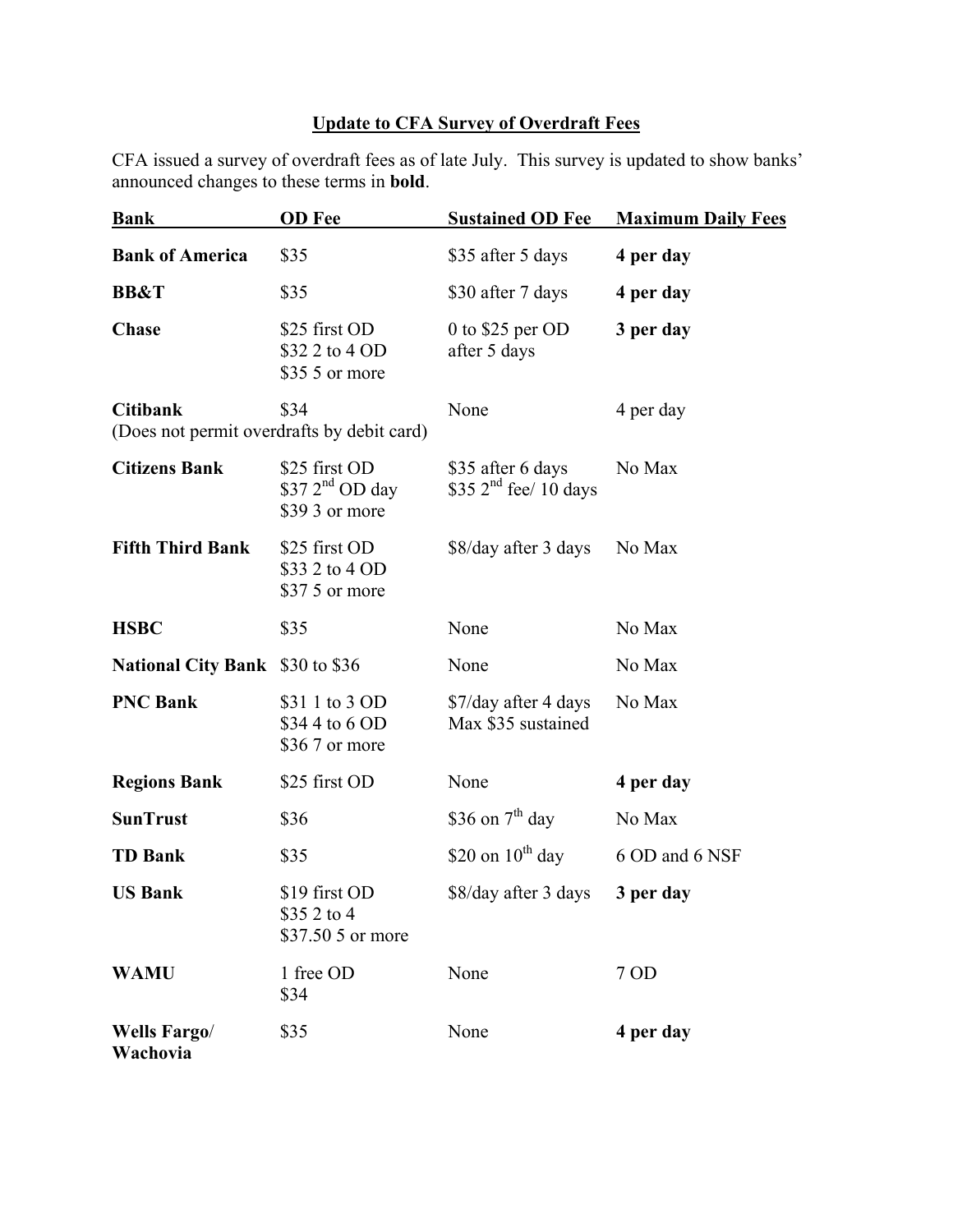## **Bank Overdrafts are Payday Loans**

Credit extended to consumers when banks pay transactions that overdraw accounts is very similar to payday loans. Payday loans are small cash loans based on the lender holding the borrower's check for future deposit on the next payday. Parallels for these two forms of highcost lending:

- Both require borrowers to have a bank account. Banks permit accountholders that meet threshold qualifications to use overdrafts. Payday lenders require borrowers to have a checking account and to show a recent bank statement in order to obtain a loan.
- Both are based on borrowers writing a check or authorizing a debit for more than the borrower has in the bank. Overdrafts are triggered when a consumer uses a debit card at a retailer, withdraws cash at an ATM, or has a check covered by the bank despite insufficient funds. Payday lenders hold the borrower's personal check or debit authorization as both security for the loan and the means of collecting payment.
- Both are due and payable within a few days. Payday loans are due in full on the borrower's next payday, generally 14 days. Overdraft loans are due and payable immediately. If not repaid within days, some banks add additional fees.
- Both require balloon payments of the full amount of the loan and the fees. If payday loan borrowers do not pay with cash on payday, the lender sends the check to the bank for collection. Banks demand immediate repayment and use set-off to withdraw payment for the overdraft and fees from the next funds deposited into the consumer's account.
- Both loans cost triple or quadruple-digit interest rates. The annual percentage rate for a one-week \$200 payday loan at \$17.50 per hundred is 910 percent, while a \$200 overdraft loan repaid in one week for a \$35 fee costs the same. The FDIC reported that a typical \$20 debit overdraft, costing \$27 fee, repaid in two weeks costs 3,520 percent APR.
- Both put borrowers in a debt trap. The typical payday loan borrower has 9 loans per year and ninety percent of the business is generated by borrowers with five or more loans per year. The FDIC reports that 84% of all insufficient funds and overdraft fees were paid by 8.9 percent of account holders who had ten or more overdrawn transactions in a year.
- Failure to immediately repay loans sets off a cascade of other fees. Payday lenders charge insufficient funds fees when checks are returned by the bank, plus the consumer's bank charges NSF fees each time. Bank collection through set-off may trigger more overdrafts when other payments are presented to the bank. Banks with sustained overdraft fees drive up the cost of the initial overdraft.
- Both products put consumers at risk for losing their bank accounts. Banks typically do not permit overdrawn customers to close accounts until the overdraft and fees are paid. Too many unpaid overdrafts or NSF fees can result in account closure. If the bank account is closed due to repeat overdrafts, this will be listed on credit reports which may